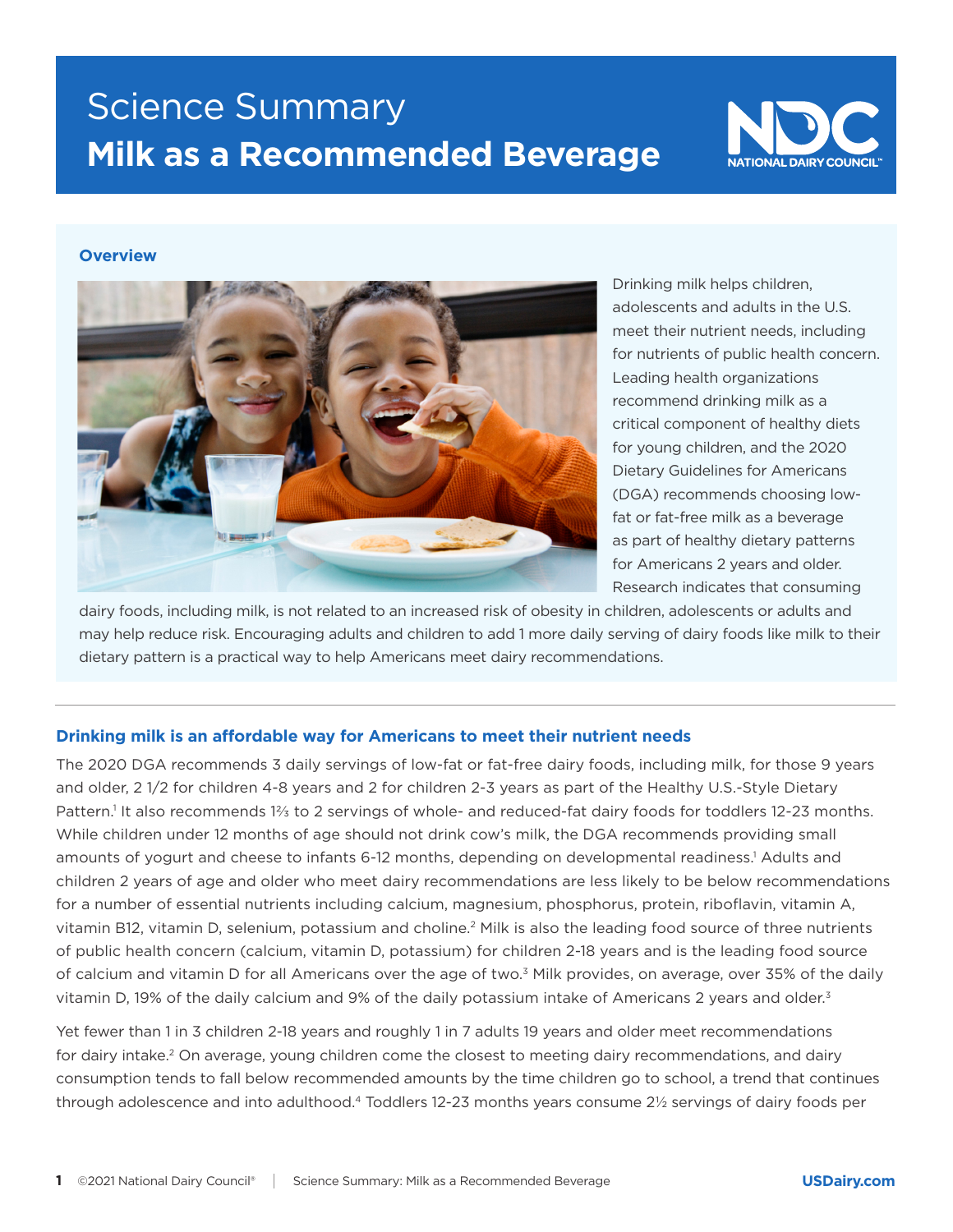

day, on average, most of which is milk.<sup>1</sup> American adults 19 years and older typically consume only 1½ servings of dairy foods daily, about half of which is milk.<sup>3</sup> Because a serving of low-fat milk costs about 20 cents,<sup>5\*</sup> drinking milk is also a practical and affordable way to help close or reduce nutrient gaps and meet dairy recommendations. Dairy foods including milk are the lowest cost sources of dietary calcium and vitamin D in the U.S. diet and are among the lowest cost sources of potassium, magnesium, vitamin A, riboflavin (B2) and vitamin B12.<sup>6,7</sup>

## **Drinking milk helps achieve nutrient adequacy within recommended limits for energy and added sugars**

The 2020 DGA recommends choosing water and unsweetened beverages like 100% fruit or vegetable juice or low-fat or fat-free milk or fortified soy beverages within healthy dietary patterns in place of sugar-sweetened beverages (SSBs) like soda, fruit drinks, sports and energy drinks.<sup>1</sup> SSBs are not a component of USDA Dietary Patterns and are not necessary in the child or adolescent diet.<sup>1</sup> Nonetheless, as children age, they tend to choose less nutritious beverages, like SSBs, instead of milk, a trend that carries through to adulthood.4 Consumption of milk drops significantly with age, with milk accounting for almost one-third (32.1%) of beverage intake for 2–5 years of age but dropping to less than 15% of beverage intake among adolescents and teenagers 12-19 years.<sup>8</sup> Children 4-19 years who consume most of their beverage calories from sources other than milk and 100% fruit juice had lower diet quality scores and consumed more calories and added sugars than children who consumed most of their beverage calories from milk or 100% fruit juice.<sup>9</sup> The 2020 DGA notes, "increasing intakes of sugar-sweetened beverages and decreasing intakes of dairy are dietary components with notable and concerning shifts in consumption throughout youth."1

Plain milk provides no added sugars and flavored milk provides, on average, 5-6% of added sugars<sup>10</sup> to the diets of children 2-11 years and about 2% of added sugars to the diets of adolescents.<sup>11</sup> The American Academy of Pediatrics (AAP) Policy Statement on snacks, sweetened beverages, added sugars and schools supports the addition of small amounts of sugars to nutrient-dense foods like milk to increase consumption by children.<sup>12</sup> The AAP uses flavored milk as an example of the balance needed to limit added sugars while still promoting nutrient-rich foods.

## **Leading health organizations recommend young children drink milk as part of a healthy dietary pattern**

Four leading health organizations, the Academy of Nutrition and Dietetics, the American Academy of Pediatric Dentistry, the AAP and the American Heart Association published Healthy Beverage Recommendations for children 0-5 years of age.<sup>13</sup> The statement recognizes milk as a "critical component of a healthy diet" and recommends 2-3 cups per day of whole milk for children 12-24 months, 2 cups of low-fat or fat-free milk for children 2-3 years and 2½ cups of low-fat or fat-free milk for children 4-5 years. The DGA and Healthy Beverage Recommendations statement align in their recommendations that children should not consume plant-based milk alternative beverages, except for fortified soy beverage. As the Healthy Beverage Recommendations statement asserts, non-soy plant-based beverages are inconsistently formulated, meaning they vary in nutrient and added sugar content, and are "not an equal substitute for cow's milk."13

\*Milk cost (approximately 20 cents per serving) based on U.S. average price of unflavored, branded and private label milk per gallon.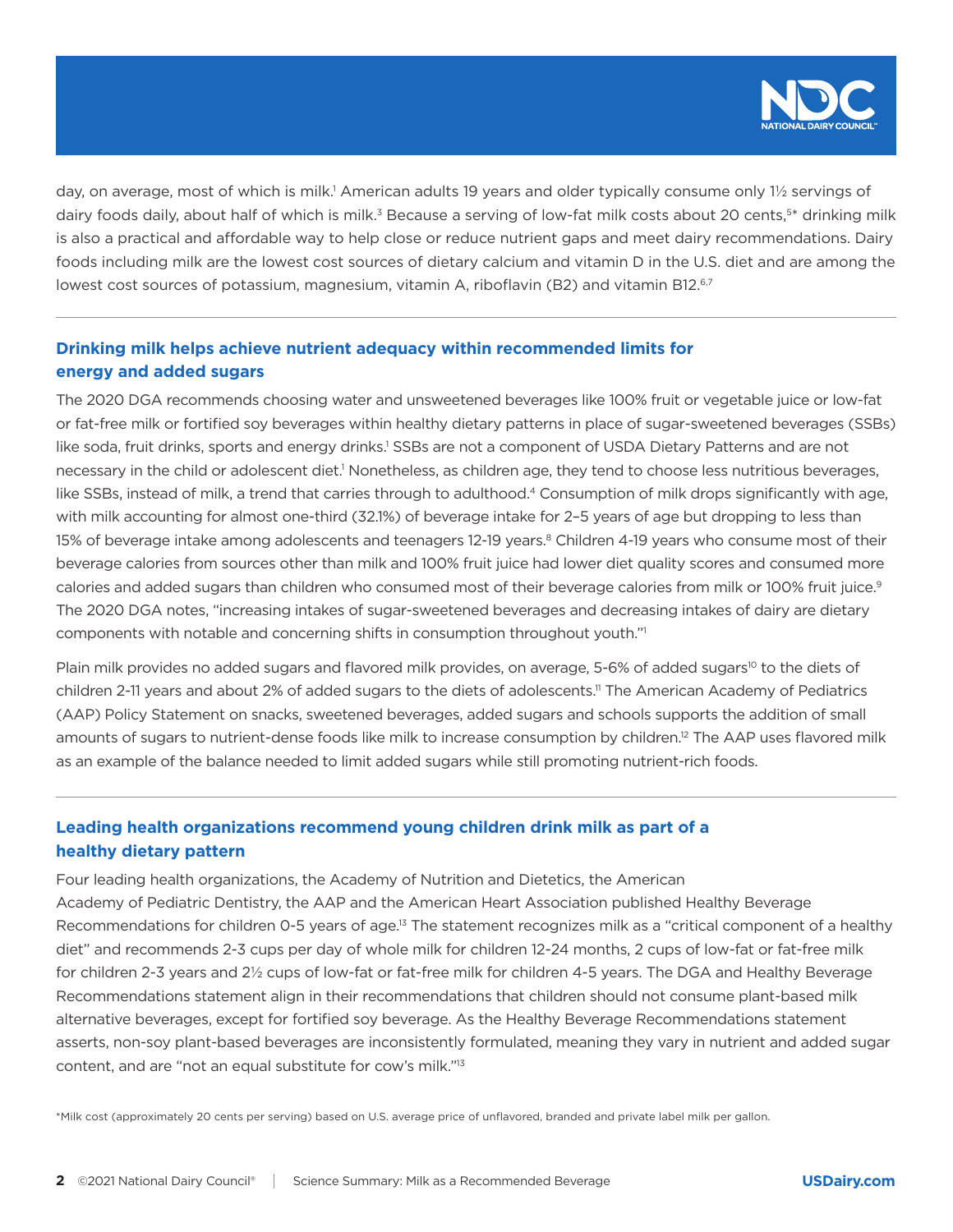

## **Research indicates beneficial or neutral links between consuming dairy foods and obesity**

Obesity is a critical public health concern in the U.S. and puts children and adults at risk for poor health in the immediate and long term.<sup>14</sup> The 2020 DGA states that healthy dietary patterns are associated with a lower risk of obesity. Research conducted since 2015 indicates that consuming dairy foods including milk in recommended amounts is linked with beneficial impacts on children's body mass index (BMI) and that children and adolescents consuming dairy foods as part of calorie-balanced dietary patterns are more likely to achieve a lean body type. Results of two meta-analyses, $15,16$  one systematic review,<sup>17</sup> and seven prospective cohort and cross-sectional studies<sup>18-24</sup> indicate that consuming dairy foods, including milk, in recommended amounts is not related to measures of childhood obesity.

Drinking milk is also not related to an increased risk of being overweight in adults and may reduce the risk of becoming overweight or developing obesity. A systematic review including 16 studies on milk intake found that drinking milk reduced obesity risk in adults by 23%.16 A meta-analysis of six studies found no evidence that consuming dairy foods, including milk, was linked with an increased risk of overweight and obesity in adults.<sup>25</sup> A second metaanalysis found that, in the context of an energy-restricted diet, higher intake of dairy foods like milk resulted in lower fat mass and body weight.<sup>26</sup>

Emerging evidence from randomized controlled trials and prospective observational studies also indicates a potential beneficial effect of consuming dairy foods, including milk, on adiposity measures in adult women.<sup>27-30</sup> More research is needed to fully describe the associations between consuming dairy foods as part of a calorie-balance healthy dietary pattern and healthy weight maintenance.

#### **References**

- 1 USDA and HHS. 2020-2025 Dietary Guidelines for Americans.; 2020. https://www.dietaryguidelines.gov/sites/default/files/2020-12/Dietary\_Guidelines\_ for\_Americans\_2020-2025.pdf.
- <sup>2</sup> Hess JM, Cifelli CJ, Fulgoni III VL. Energy and Nutrient Intake of Americans according to Meeting Current Dairy Recommendations. Nutrients. 2020;12(10):3006. doi:10.3390/nu12103006
- <sup>3</sup> National Dairy Council. Sources of Nutrients in the Diet of Americans- an Analysis of NHANES 2015-2018. Data Source Centers Dis Control Prev Natl Cent Heal Stat Natl Heal Nutr Exam Surv Data. 2020.
- 4 Dietary Guidelines Advisory Committee. 2020. Scientific Report of the 2020 Dietary Guidelines Advisory Committee. https://www.dietaryguidelines.gov/ sites/default/files/2020-07/ScientificReport\_of\_the\_2020DietaryGuidelinesAdvisoryCommittee\_first-print.pdf.
- 5 IRI Multi Outlet + Conv 2020, YTD ending 10-4-20.
- 6 Drewnowski A. The contribution of milk and milk products to micronutrient density and affordability of the U.S. diet. J Am Coll Nutr. 2011;30(5 Suppl 1):422S-8S. http://www.ncbi.nlm.nih.gov/pubmed/22081688. Accessed September 29, 2017.
- 7 Hess J, Cifelli C, Agarwal S, Fulgoni V, III. Comparing the Cost of Essential Nutrients from Different Food Sources in the American Diet (OR20-04-19). Curr Dev Nutr. 2019;3(Suppl 1). doi:10.1093/cdn/nzz047.OR20-04-19
- <sup>8</sup> Herrick KA, Terry AL, Afful J. Beverage Consumption Among Youth in the United States, 2013-2016.; 2018. https://www.cdc.gov/nchs/data/databriefs/ db320\_table.pdf#2. Accessed November 4, 2020.
- 9 Maillot M, Rehm CD, Vieux F, Rose CM, Drewnowski A. Beverage consumption patterns among 4-19 y old children in 2009-14 NHANES show that the milk and 100% juice pattern is associated with better diets. Nutr J. 2018;17(1):54. doi:10.1186/s12937-018-0363-9
- <sup>10</sup> O'Neil CE, Nicklas TA, Fulgoni VL, III. Food Sources of Energy and Nutrients of Public Health Concern and Nutrients to Limit with a Focus on Milk and other Dairy Foods in Children 2 to 18 Years of Age: National Health and Nutrition Examination Survey, 2011−2014. Nutrients. 2018;10(8). doi:10.3390/ nu10081050
- 11 Leme AC, Baranowski T, Thompson D, et al. Top food sources of percentage of energy, nutrients to limit and total gram amount consumed among US adolescents: National Health and Nutrition Examination Survey 2011-2014. Public Health Nutr. 2019;22(4):661-671. doi:10.1017/S1368980018002884
- 12 Committee on Nutrition. Snacks, sweetened beverages, added sugars, and schools. Pediatrics. 2015;135(3):575-583. doi:10.1542/peds.2014-3902
- <sup>13</sup> Lott M, Callahan E, Welker Duffy E, Story M, Daniels S. Healthy Beverage Consumption in Early Childhood: Recommendations from Key National Health and Nutrition Organizations. Consensus Statement. Durham, NC; 2019. https://healthyeatingresearch.org/wp-content/uploads/2019/09/HER-HealthyBeverage-ConsensusStatement.pdf.